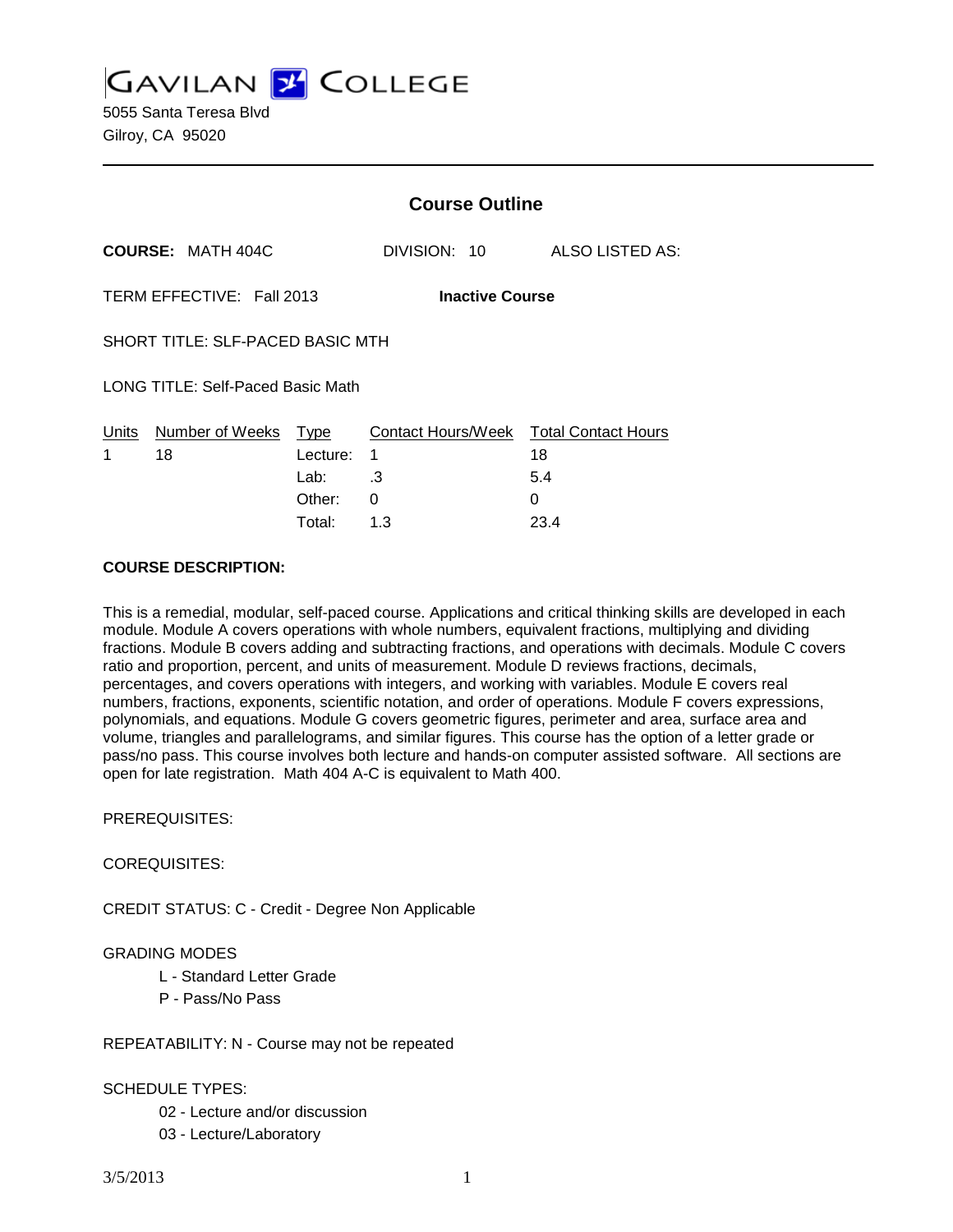## **STUDENT LEARNING OUTCOMES:**

1. Demonstrate the knowledge of ratio notation and rates applications. ILO: 1,3,6,7, Measure: Homework, Computer Quiz, and Exam. 2. Be able to convert percents from fractions to decimals and visa versa. ILO: 1,2,7 Measure: Homework, Computer Quiz, and Exam. 3. Set up and solve word problems using percents. ILO: 2,3,7 Measure: Homework, Computer Quiz, and Exam. 4. Compare and contrast Metric system and US system of Measurement, be able to use Fahrenheit and Celsius scales. ILO: 2,3,6 Measure: Homework, Computer Quiz, and Exam. 999999

## **CONTENT, STUDENT PERFORMANCE OBJECTIVES, OUT-OF-CLASS ASSIGNMENTS**

Inactive Course: 02/25/2013 10 Hours Ratio notation, equivalent ratios, rates, applications. Setting up and solving a proportion. Solving application problems. Homework problems from text and instructor, individual discussions with instructor. 15 Hours Converting percents from fractions to decimals and visa versa. Percent increase and percent decrease. Applications using percents. Homework problems from text and instructor, individual discussions with instructor. 5 Hours Work with the Metric System; work with US /Liberian System of Measurement,

use the Fahrenheit and Celsius scales.

Homework problems from text and instructor, individual discussions with instructor.

2 Hours

Paper Exam (cumulative)

Comprehensive over the entire course with evaluation of each of the areas previously encountered.

NOTE: Students taking 404 A, B, C may take a comprehensive Final Exam to receive equivalent credit in Math 400. See Content.

# **METHODS OF INSTRUCTION:**

Self-Paced Mediated Learning: Computer Assisted Instruction with individual student-instructor interaction, group work, discussions as appropriate.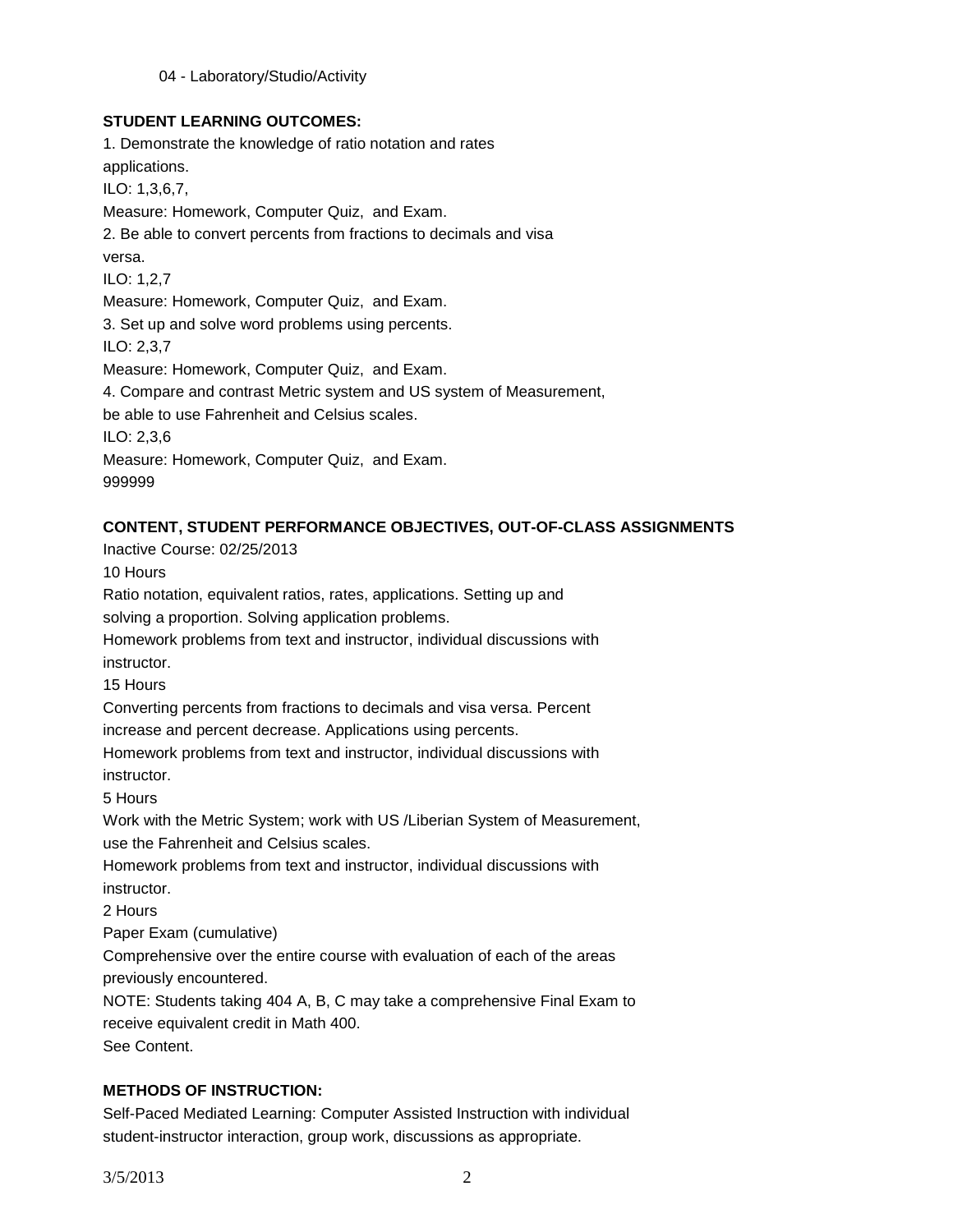## **METHODS OF EVALUATION:**

The types of writing assignments required: None The problem-solving assignments required: Homework problems **Quizzes** Exams The types of skill demonstrations required: None The types of objective examinations used in the course: Matching items Completion Other category: None The basis for assigning students grades in the course: Writing assignments: 0% - 0% Problem-solving demonstrations: 70% - 90% Skill demonstrations: 0% - 0% Objective examinations: 10% - 30% Other methods of evaluation: 0% - 0%

## **REPRESENTATIVE TEXTBOOKS:**

"Interactive Mathematics - Prealgebra", Plato Learning - Academic Systems, 2004, or other appropriate college level text. Reading level of text: 10th grade.

## **ARTICULATION and CERTIFICATE INFORMATION**

Associate Degree: CSU GE: IGETC: CSU TRANSFER: Not Transferable UC TRANSFER: Not Transferable

## **SUPPLEMENTAL DATA:**

Basic Skills: B Classification: B Noncredit Category: Y Cooperative Education: Program Status: 2 Stand-alone Special Class Status: N CAN: CAN Sequence: CSU Crosswalk Course Department: CSU Crosswalk Course Number: